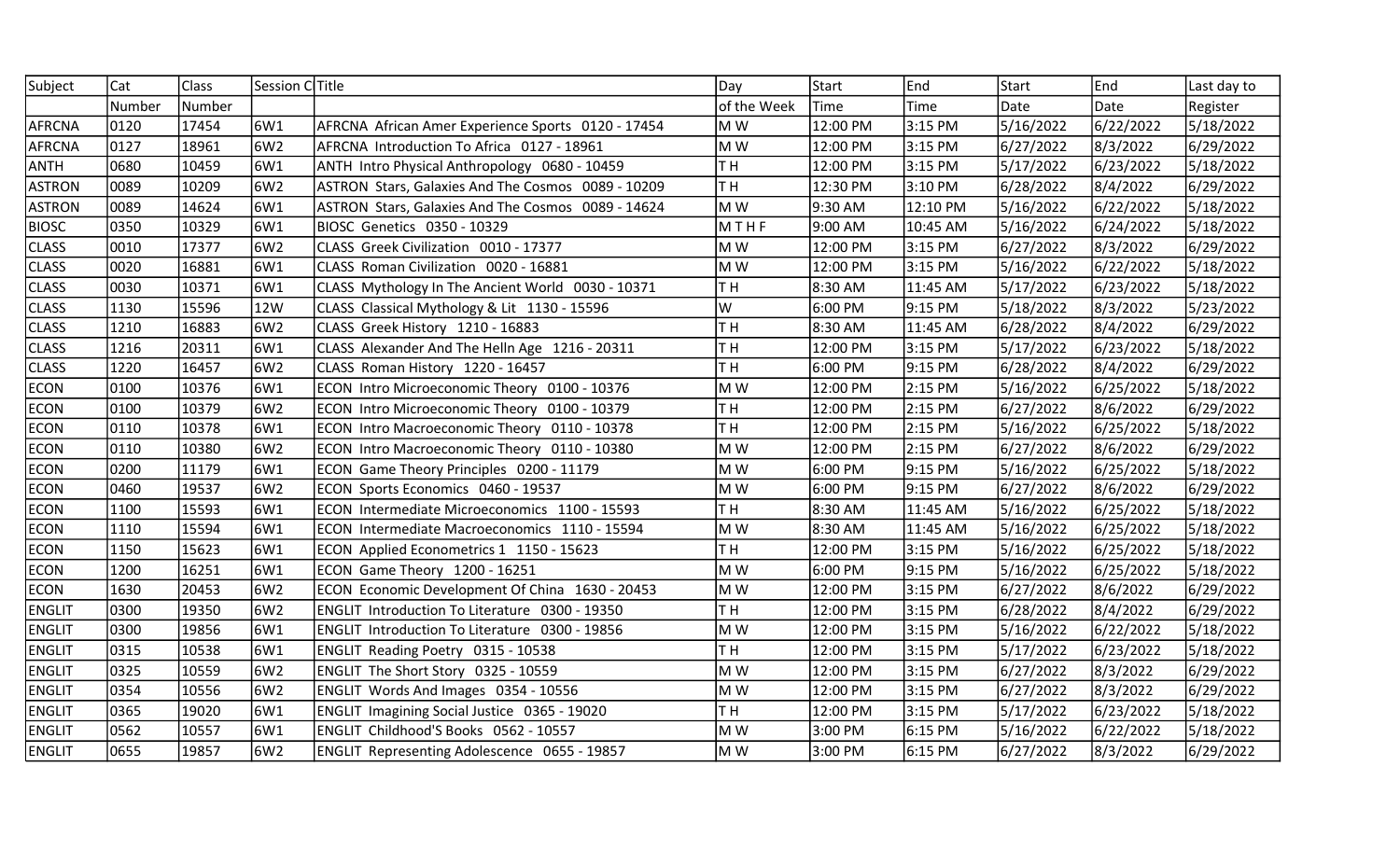| <b>FMST</b>   | 0120  | 19408 | 6W1 | FMST Introduction To Film 0120 - 19408               | TН               | 6:00 PM  | 9:50 PM  | 5/17/2022  | 6/23/2022  | 5/18/2022  |
|---------------|-------|-------|-----|------------------------------------------------------|------------------|----------|----------|------------|------------|------------|
| <b>FMST</b>   | 0150  | 19403 | 6W2 | FMST Film Analysis 0150 - 19403                      | M W              | 12:00 PM | 3:50 PM  | 6/27/2022  | 8/3/2022   | 6/29/2022  |
| <b>FMST</b>   | 0170  | 19406 | 6W1 | FMST World Film History 0170 - 19406                 | M W              | 6:00 PM  | 9:50 PM  | 5/16/2022  | 6/22/2022  | 5/18/2022  |
| <b>FMST</b>   | 0500  | 19402 | 6W2 | <b>FMST Introduction To Film Genres 0500 - 19402</b> | M W              | 6:00 PM  | 9:50 PM  | 6/27/2022  | 8/3/2022   | 6/29/2022  |
| <b>FMST</b>   | 1275  | 19407 | 6W1 | FMST Contemporary Film 1275 - 19407                  | T H              | 12:00 PM | 3:50 PM  | 5/17/2022  | 6/23/2022  | 5/18/2022  |
| <b>GEOL</b>   | 0800  | 18489 | 6W1 | GEOL Geology 0800 - 18489                            | M W              | 7:00 PM  | 8:25 PM  | 5/16/2022  | 6/22/2022  | 5/18/2022  |
| <b>GEOL</b>   | 0802  | 15717 | 6W2 | GEOL Geology Of The National Parks 0802 - 15717      | TH <sub></sub>   | 6:00 PM  | 7:25 PM  | 6/28/2022  | 8/4/2022   | 6/29/2022  |
| <b>GEOL</b>   | 0840  | 20477 | 6W1 | GEOL Environmental Science 0840 - 20477              | T H              | 2:30 PM  | 4:15 PM  | 5/17/2022  | 6/22/2022  | 5/18/2022  |
| <b>GEOL</b>   | 0871  | 19916 | 6W2 | GEOL Intellgnt Life In The Universe 0871 - 19916     | M W              | 6:00 PM  | 7:25 PM  | 6/27/2022  | 8/3/2022   | 6/29/2022  |
| <b>GEOL</b>   | 1030  | 20481 | 6W2 | GEOL The Atmosphere, Oceans & Clmte 1030 - 20481     | TН               | 10:00 AM | 11:30 AM | 6/28/2022  | 8/4/2022   | 6/29/2022  |
| <b>GER</b>    | 1502  | 16464 | 6W1 | GER Indo-European Folktales 1502 - 16464             |                  | 10:00 AM | 12:15 PM | 5/20/2022  | 6/24/2022  | 5/18/2022  |
| GSWS          | 0500  | 15822 | 6W1 | GSWS Intro To Feminist Theory 0500 - 15822           | TH <sub></sub>   | 6:00 PM  | 9:15 PM  | 5/17/2022  | 6/23/2022  | 5/18/2022  |
| <b>GSWS</b>   | 0550  | 18302 | 6W1 | GSWS Sex And Sexualities 0550 - 18302                | M W              | 6:00 PM  | 9:15 PM  | 5/16/2022  | 6/22/2022  | 5/18/2022  |
| <b>HAA</b>    | 0010  | 16889 | 6W1 | HAA Introduction To World Art 0010 - 16889           | M W              | 8:30 AM  | 11:45 AM | 5/16/2022  | 6/22/2022  | 5/18/2022  |
| <b>HAA</b>    | 0010  | 19684 | 6W2 | HAA Introduction To World Art 0010 - 19684           | TH <sub></sub>   | 6:00 PM  | 9:15 PM  | 6/28/2022  | 8/4/2022   | 6/29/2022  |
| <b>HPS</b>    | 0515  | 19879 | 6W1 | HPS Magic, Medicine And Science 0515 - 19879         | M W              | 2:00 PM  | 5:15 PM  | 5/16/2022  | 6/22/2022  | 5/18/2022  |
| <b>HPS</b>    | 0612  | 19882 | 6W2 | HPS Mind And Medicine 0612 - 19882                   | M W              | 2:00 PM  | 5:15 PM  | 6/27/2022  | 8/3/2022   | 6/29/2022  |
| <b>HPS</b>    | 0613  | 18488 | 6W1 | HPS Morality And Medicine 0613 - 18488               | TH <sub></sub>   | 12:00 PM | 3:15 PM  | 5/17/2022  | 6/23/2022  | 5/18/2022  |
| <b>ITAL</b>   | 0087  | 20325 | 6W1 | ITAL Food For Thought 0087 - 20325                   | TH <sub></sub>   | 2:00 PM  | 5:15 PM  | 5/18/2022  | 6/23/2022  | 5/18/2022  |
| <b>JPNSE</b>  | 10007 | 20512 |     | JPNSE Japanese Culture and Civilization 0007 - 20512 | <b>Web Based</b> |          | TBA      | 06/23/2022 | 08/06/2022 | 06/29/2022 |
| <b>LING</b>   | 1000  | 10646 | 6W1 | LING Introduction To Linguistics 1000 - 10646        | T H              | 6:00 PM  | 9:15 PM  | 5/17/2022  | 6/23/2022  | 5/18/2022  |
| <b>LING</b>   | 1263  | 17735 | 6W1 | LING Cross-Cultural Communication 1263 - 17735       | M W F            | 12:00 PM | 2:15 PM  | 5/16/2022  | 6/14/2022  | 5/18/2022  |
| <b>MUSIC</b>  | 0100  | 17687 | 6W1 | MUSIC Fundamentals Of Western Music 0100 - 17687     | <b>MTH</b>       | 1:30 PM  | 3:45 PM  | 5/16/2022  | 6/23/2022  | 5/18/2022  |
| <b>MUSIC</b>  | 0711  | 10181 | 6W2 | MUSIC History Of Jazz 0711 - 10181                   | <b>MTH</b>       | 1:30 PM  | 3:45 PM  | 6/27/2022  | 8/4/2022   | 6/29/2022  |
| <b>MUSIC</b>  | 0711  | 17468 | 6W1 | MUSIC History Of Jazz 0711 - 17468                   | TH <sub></sub>   | 12:00 PM | 3:15 PM  | 5/17/2022  | 6/23/2022  | 5/18/2022  |
| <b>MUSIC</b>  | 0844  | 16884 | 6W2 | MUSIC The Music Of The Beatles 0844 - 16884          | M W              | 8:30 AM  | 11:45 AM | 6/27/2022  | 8/3/2022   | 6/29/2022  |
| <b>NROSCI</b> | 0080  | 10490 | 6W1 | NROSCI Brain And Behavior 0080 - 10490               | TH <sub></sub>   | 6:00 PM  | 9:15 PM  | 5/17/2022  | 6/23/2022  | 5/18/2022  |
| <b>NROSCI</b> | 0080  | 15925 | 6W2 | NROSCI Brain And Behavior 0080 - 15925               | TH <sub></sub>   | 9:00 AM  | 12:15 PM | 6/28/2022  | 8/4/2022   | 6/29/2022  |
| <b>NROSCI</b> | 0081  | 10465 | 6W1 | NROSCI Drugs And Behavior 0081 - 10465               | TH <sub></sub>   | 9:00 AM  | 12:15 PM | 5/17/2022  | 6/23/2022  | 5/18/2022  |
| <b>NROSCI</b> | 0081  | 16468 | 6W2 | NROSCI Drugs And Behavior 0081 - 16468               | M W              | 9:00 AM  | 12:15 PM | 6/27/2022  | 8/3/2022   | 6/29/2022  |
| <b>NROSCI</b> | 1000  | 16456 | 6W1 | NROSCI Intro To Neuroscience 1000 - 16456            | T H              | 9:00 AM  | 12:15 PM | 5/17/2022  | 6/23/2022  | 5/18/2022  |
| PHIL          | 0010  | 15598 | 6W2 | PHIL Concepts Of Human Nature 0010 - 15598           | M W              | 6:00 PM  | 9:15 PM  | 6/27/2022  | 8/3/2022   | 6/29/2022  |
| PHIL          | 0080  | 14451 | 6W1 | PHIL Intro To Philosophcal Problems 0080 - 14451     | TH <sub></sub>   | 6:00 PM  | 9:15 PM  | 5/17/2022  | 6/23/2022  | 5/18/2022  |
| PHIL          | 0200  | 17522 | 6W1 | PHIL History Of Ancient Philosophy 0200 - 17522      | M W              | 2:00 PM  | 5:15 PM  | 5/16/2022  | 6/22/2022  | 5/18/2022  |